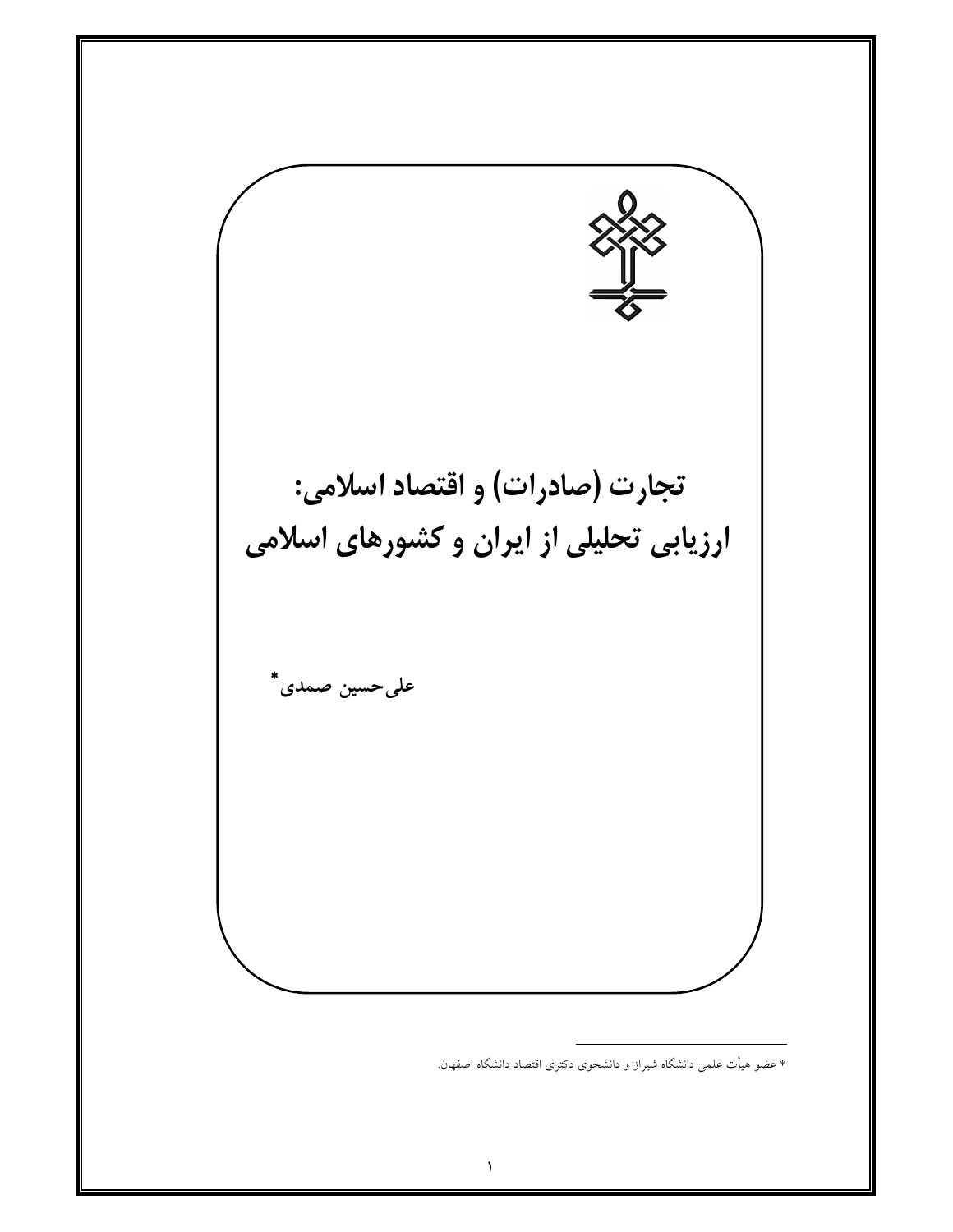جكيده

در این مقاله پس از بررسی اجمالی از تجارت ایران از سال ۱۸۰۰ میلادی به بعد، به مسئله صادرات پرداخته شده است. در مورد صادرات به سه مرحله باید توجه نمود: تولید و مسایل آن، فراهم بودن زمینههای صدور کالا و تقاضای خارجیان. با توجه به آیات و احادیث و روایات ائمه اظهار نظر اسلام در مورد هر کدام از مراحل بررسی شده است. اسلام تأکید خاصی روی کار و تولید داشته و آسمانها و زمین را مسخر انسان قرار داده است تا اینکه زمینههای جلب کالا از نقاط دوردست را با مسافرت و سیاحت پیدا نموده و با کشورهای دیگر تجارت نماید. براساس یافتههای این مطالعه در ده آيه بصورت مستقيم اين تأكيد صورت گرفته است. كشورهاي مسلمان از تجارت با ملل غيرمسلمان و اجانب که بیم سلطه اقتصادی و سیاسی آنان میرود، به شدت منع شدهاند، در غیر این صورت تأکید به تجارت و صادرات شده است كه موجب افزايش عقل اجتماعي خواهد شد.

نظر به اینکه در اقتصاد اسلامی تمامی زمینههای لازم جهت تولید، صدور و ارتباط تجاری با بقیه کشورها فراهم میباشد، جهت دسترسی به استقلال سیاسی و اقتصادی در کشورهای مسلمان و نشر و گسترش فرهنگ اسلامی در میان این کشورها، تشکیل و تقویت «بازار مشترک اسلامی» و ارتباط تجاری بیشتر با کشورهای عضو سازمان کنفرانس اسلامی (OIC) پیشنهاد گردیده است، که باعث افزایش و توسعه صادرات خواهد شد و میتواند در سند چشمانداز ۲۵ ساله ایران مدنظر قرار گرفته و با تلاش دولت توانمند جمهوري اسلامي ايران تحقق يافته و عملي گردد.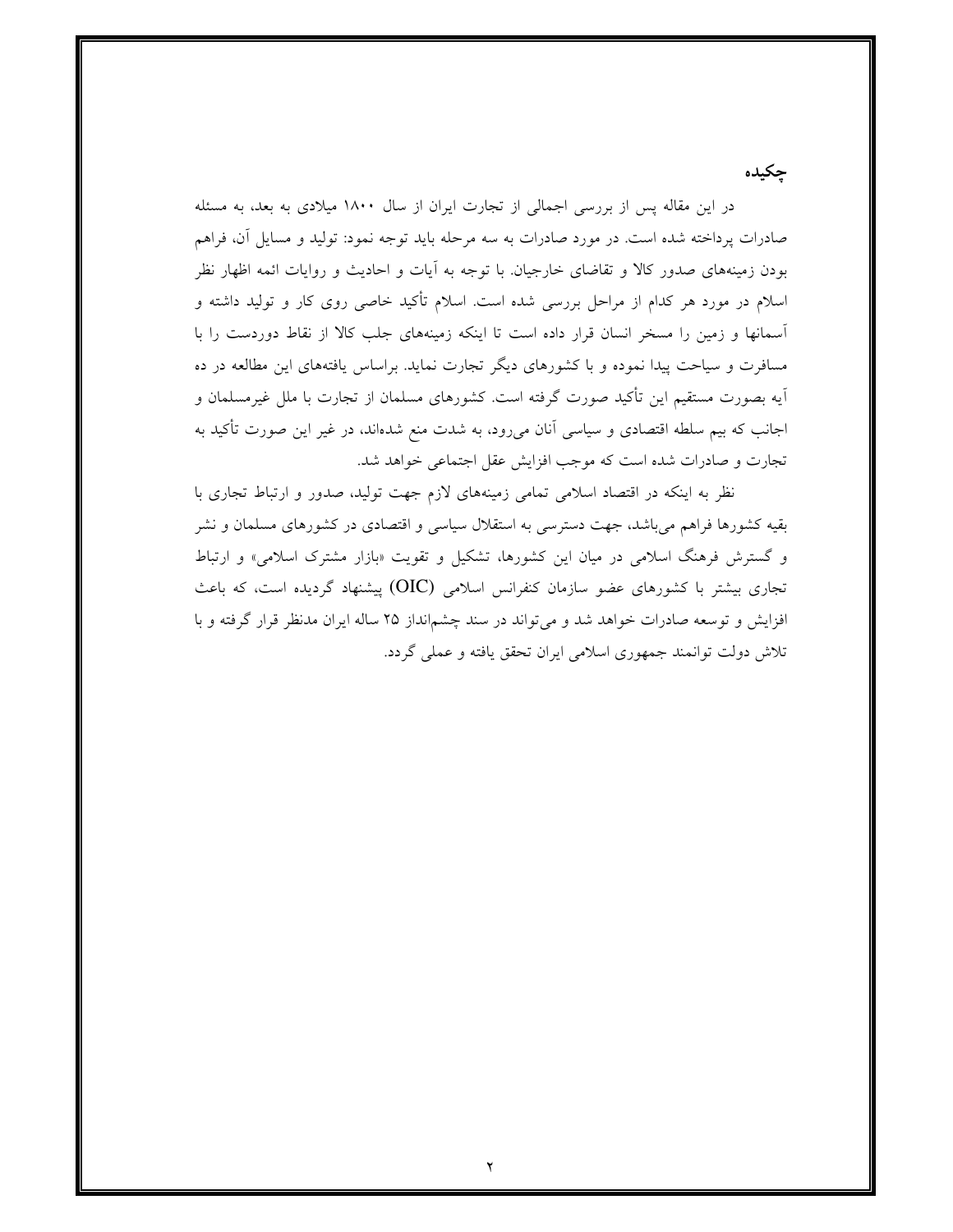۱. مقدمه

تجارت به معنی انتقال کالاها و اشیا از مکانی به مکان دیگر است و میتواند ابعاد مختلفی به خود گیرد: داخلی و خارجی، در مکاتب مختلف اقتصادی به این مسئله از زوایای مختلف نگریسته شده است که در دین اسلام نیز نگرش خاصی به این مسئله وجود دارد. تجارت در دین اسلام (چه در بعد داخلی و چه در بعد خارجی) مانند هر فریضه واجب دیگر، یک وظیفه شرعی دانسته شده است. انواع تجارت در اسلام به تجارت واجب، مستحب، مباح، مکروه، و تجارت حرام تقسیم شده است.(۹)\* تجارت هنگامی حرام میگردد که ترس از بیم سلطه اقتصادی و سیاسی اجانب بر کشورهای مسلمان وجود داشته باشد.

هدف اصلی این مقاله ارزیابی تحلیلی مسئله صادرات در اقتصاد اسلامی است. در این راستا مقاله حاضر به چند قسمت تقسیم شده است. در بخش ۲، یک دورنمای کلی از روند صادرات کشور در طی سالهای ۲۰۰۴– ۱۸۰۰ (۱۳۸۳–۱۱۸۰ ه.ش) ارائه گردیده است. بررسی آیات و احادیث و روایات معصومین (ع) در زمینه تجویز تجارت و مسائل مربوط به صادرات موضوع بخش ۳ را تشکیل میدهد. در بخش ۴، راه حل توسعه صادرات در تشکیل و تقویت «بازار مشترک اسلامی» در سند چشم|نداز ۲۵ ساله کشور دیده شده است. بخش پنجم به نتایج حاصل از این مطالعه و پیشنهادات اختصاص دارد.

۲. روند صادرات ایران (۱۳۸۳–۱۱۸۰ ه.ش)

نویسندگان، ورود اولین مسافر اروپایی به ایران را به دوران تسلط مغولان بر ایران نسبت میدهند. این مسافران در تلاش برای برقراری ارتباط تجاری با موفقیتها و شکستهایی روبرو می شوند تا اینکه در اواسط قرن شانزدهم (حدود سال ۹۶۰ هجری) شرکتی تحت عنوان «شرکت مسکویی» توسط بازرگانان روسی و انگلیسی تأسیس میگردد و حوزه داد و ستد خود را ارمنستان، مادوهیرکانیا (گرگان کنونی) قرار میدهد و مدیران این شرکت موفقیتهایی را کسب میکنند.

با سلطنت شاه اسماعیل صفوی ارتباط تجاری بین ایران و کشورهای اروپایی مانند پرتغال و انگلستان برقرار میگردد. در بین سالهای ۷۹–۱۵۶۲ م شش هیات مختلف زیر نظر مدیران شرکت مسکویی روانه ایران می گردند و بالاخره چهارمین هیات موفق به اخذ موافقت از دولت صفوی در سال ۱۵۶۹ م می گردد. موفقیت بازرگانان انگلیسی بگونهای چشمگیر بوده است که «لارنس-چپمن» قزوین را بطور مطلق شهر خوبی برای دادوستد ندانسته و شهر تبریز را برای فروش پارچههای انگلیسی و خريد ادويه بازار مناسبي يافته است (١).

<sup>\*</sup> اعداد داخل پرانتز اشاره به منبع مورد استفاده دارند.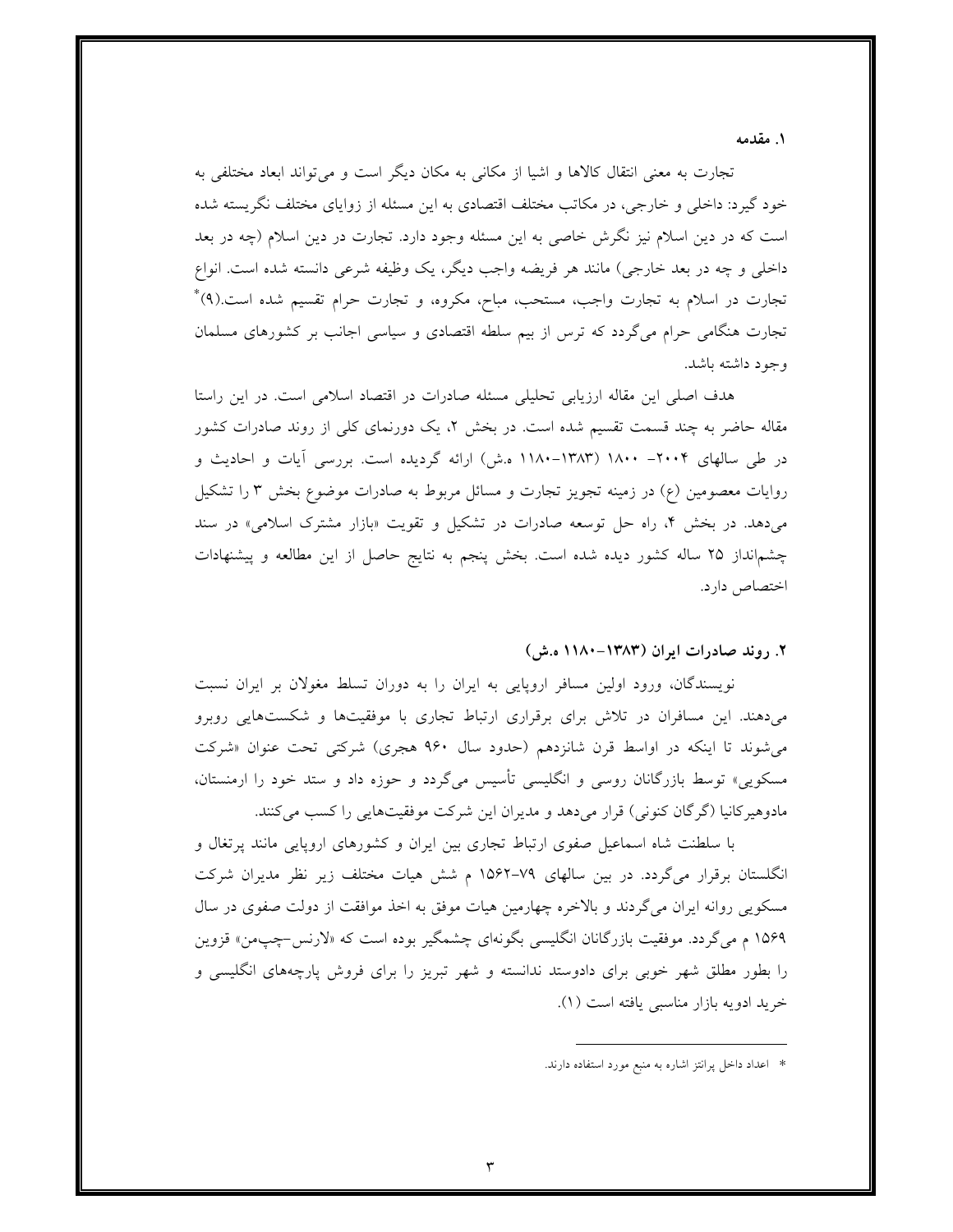دوره ۱۸۰۴-۱۸۰۰ م

ورود ایران به شبکه اقتصاد بیناللملی را، ابتدای قرن نوزدهم (سال ۱۸۰۰ میلادی) میدانند که عمدتاً از طریق تجارت خارجی بوده است.(١٧). چنانچه از متون اقتصادی روشن است، ارقام دقیق برای تجارت خارجی فقط از اوایل قرن بیستم در دسترس است و برای قبل از آن توسط افراد متفاوتی برآورد گردیده است که برای اختصار خلاصه تجارت در سالهای ۱۹۱۴–۱۸۰۰ در جدول شماره (۱) آورده شده است.

همچنانکه از جدول شماره (۱) پیداست، بین سالهای ۱۸۰۰ تا ۱۸۶۰ میلادی کل تجارت به قیمت جاری دوبرابر و بین ۱۸۶۰ تا ۱۹۱۳ چهار برابر شده است. عیسوی (۱۹۸۳) اشاره میکند که نظر به افزایش زیاد در حجم تجارت بین ترابوزان و تبریز، دو برابر شدن تجارت روسیه در ایران بین اوایل دهه ۱۸۳۰ و اواسط دهه ۱۸۶۰ و رشد سریع تجارت از طریق خلیج فارس، رقم ۵۰۰۰۰۰۰ پوند استرلینگ در سال ۱۸۶۰ محافظهکارانه به نظر میرسد. اگر این ارقام درست باشد به این معنی است که تجارت ایران رشد بسیار آهستهتری نسبت به همسایگان خود داشته است. بطوری که برای هند و مصر حدود ۵۰ برابر و برای سوریه، عراق و ترکیه بزرگتر از مقادیر ایران بوده است.

| سال میلادی              | کل تجارت                 | صادر ات                  | واردات                           | برأورد توسط    |
|-------------------------|--------------------------|--------------------------|----------------------------------|----------------|
| $\lambda \cdot \cdot$   | 70                       |                          | $\overline{\phantom{a}}$         | Melcolm        |
| $11 - 71$               |                          | 1770                     | -                                | Fraser         |
| ۱۸۳۰                    | $\overline{\phantom{a}}$ | <b>T++++++</b>           | $\overline{\phantom{a}}$         | <b>Brant</b>   |
| 1 A 2 V                 | 9.1.1.1.                 | <b>YA</b>                | $rr \cdots$                      | Blau           |
|                         | 4.                       | 10                       | $Y_0 \cdots$                     | Stolze         |
| $\lambda$ .             | $0$                      | $\overline{\phantom{a}}$ | $\overline{\phantom{a}}$         | <b>Thomson</b> |
| $\lambda \lambda \cdot$ | $-V\Delta$               | $-\tau \wedge \cdots$    | $-\mathfrak{F}V\cdots\cdot\cdot$ | Lord curzon    |
|                         | $VV \cdots \cdots$       | $\gamma$ $\gamma$        | $Y_0 \cdots$                     |                |
| $19.1 - 7$              | 4                        | <b>Terries</b>           | 9.1.1.1.                         | lord curson    |
| $1915 - 18$             | <b>T++++++</b>           | $\Lambda$                | $\mathcal{N}$                    | Lord curson    |

جدول شماره ۱: وضعیت تجارت ایران در سالهای ۱۹۱۴–۱۸۰۰ (ارقام به پوند استرلینگ)

مأخذ: استخراج از منبع شماره ١٧

تا سال ۱۸۶۰ صادرات و واردات تقریباً با هم برابر بوده است ولی بعد از آن واردات بطور قابل ملاحظهای بیشتر از آن (غالباً دوبرابر یا بیشتر) بوده است.

تا دهه ۱۸۶۰ ابریشم خام تنها قلم مهم صادرات ایران بود و بعد از آن اهمیت کمتری یافت و به مرور زمان کاهش در صادرات ابریشم و پنبه و منسوجات پشمی رخ داد. در عوض به صادرات مواد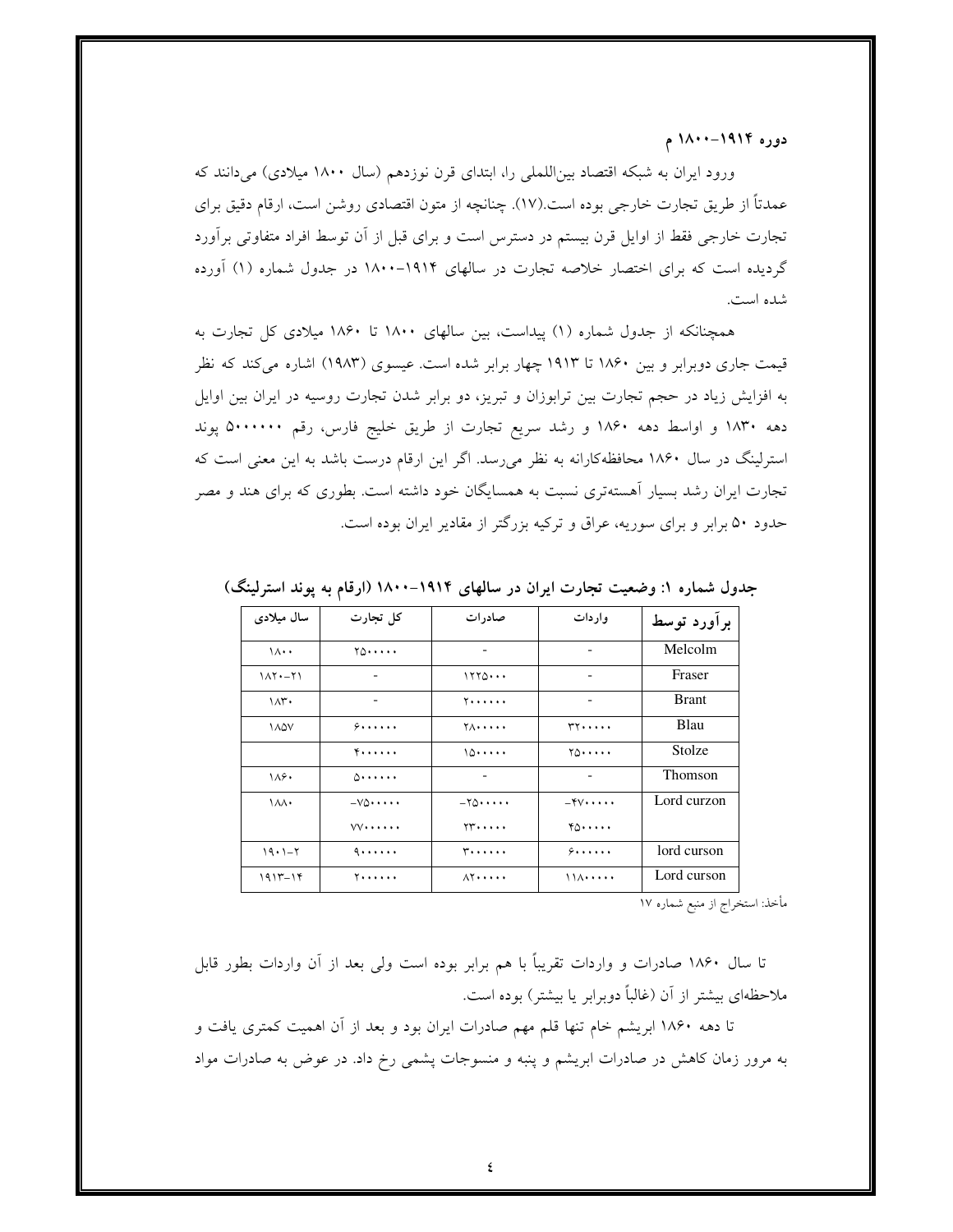خام روی اَورد و از این رو در صادرات تریاک اول شد. بدنبال تلاش موفقیتآمیز انجام گرفته توسط تاجران فارسی در ۱۸۲۴ م، تولید تریاک و تجارت آن ۷ برابر شد و در دهه ۱۸۸۰ از مرز ۸۰۰۰۰۰ پوند گذشت. اما بعد از آن بدلیل افزایش مصرف داخلی و پیشقدم بودن صادرات تریاک، صادرات کالاهای دیگر کاهش یافت. در سال ۱۹۰۰م پنبه مهمترین قلم صادرات مواد خام ایران شد و همان شرایط برای صادرات برنج صادق بود. همچنین صادرات میوههای تازه و خشک و سبزیجات افزایش یافت. نهایتاً فرش به عنوان یک قلم عمده صادرات شد و تا ۱۹۱۴ اهمیت عمدهای یافت تا اینکه نفت صادر شد و جای فرش را گرفت (۱۷).

در سال ۱۹۰۰، روسیه، امپراطوری انگلیسی، چین، ترکیه، آمریکا، فرانسه، ایتالیا، طرفهای تجاری ایران بودهاند، که به این کشورها تریاک، پنبه، ابریشم و پیله ابریشم، خشکبار، پنبه خام و برنج و بعضی تولیدات خام یا کشاورزی صادر میشد. ذکر این نکته ضروری است که در این سالها نیز صادرات مواد خام بسیار بیشتر از صادرات تولیدات بوده است و حجم واردات دو برابر (و بیشتر) صادرات بوده است.

### دوره ۱۳۸۱–۱۲۹۲ ه. ش (۲۰۰۴–۱۹۱۰ م)

از سال ۱۲۹۲ صادرات نفت شروع میگردد و در طی این دوره به قلم عمده صادرات تبدیل می گردد و مفهوم اقتصاد نفتی را برای اقتصاد ایران مطرح میiماید. اما نظر به اینکه صادرات نفت عمدتاً توسط شرکتهای خارجی بوده است و عواید درآمدهای نفتی فقط از ناحیه حقالامتیازها بوده است، تا سال ۱۲۹۶ ارزش صادرات نفتی کمتر از ارزش صادرات غیرنفتی بوده است ولی بعد از آن تا سال ۱۳۴۷ به حدود ۱۰ برابر صادرات غیرنفتی رسیده است. بین سالهای ۱۳۳۰–۱۲۹۳ مقدار صادرات غیرنفتی نسبتاً ثابت مانده است اما در این سال بدلیل ملی شدن صنعت نفت و کاهش درآمدهای ارزی تلاش برای صادرات غیرنفتی به حداکثر رسیده بود (۳).

صادرات در دوره ملبی شـدن صنعـت نفـت تـا پـایان برنامه دوم عمرانی (یعنی دوره ۱۳۴۲-۱۳۱۳) رشد محسوسی داشته است. بگونهای که در طی دو سال اول کل صادرات غیرنفتی به شدت کاهش می یابد. با اجرای برنامههای سوم و چهارم عمرانی (که هدف هر دو برنامه صنعتی کردن کشور از طریق جایگزینی واردات بود) واردات کالاهای سرمایهای افزایش یافت. اما هدف برنامه پنجم صنعتی کردن از طریق تشویق صادرات شد. در دوره پس از انقلاب اسلامی نرخ رشد صادرات غیرنفتی از ۴۹/۵ درصد در سال ۱۳۵۸ به ۱۵/۷ درصد در سال ۱۳۶۶ تقلیل پیدا میکند و در بعضی از سالها (۱۳۵۹، ۱۳۶۰، ۱۳۶۱ و ۱۳۶۷) حتی رشد منفی پیدا می نماید و در کل این سالها (۶۷-۱۳۵۸) از نرخ رشد متوسط ۱۱/۲۶ درصد برخوردار میگردد.(۴) سهم صادرات غیرنفتی در کل صادرات کشور در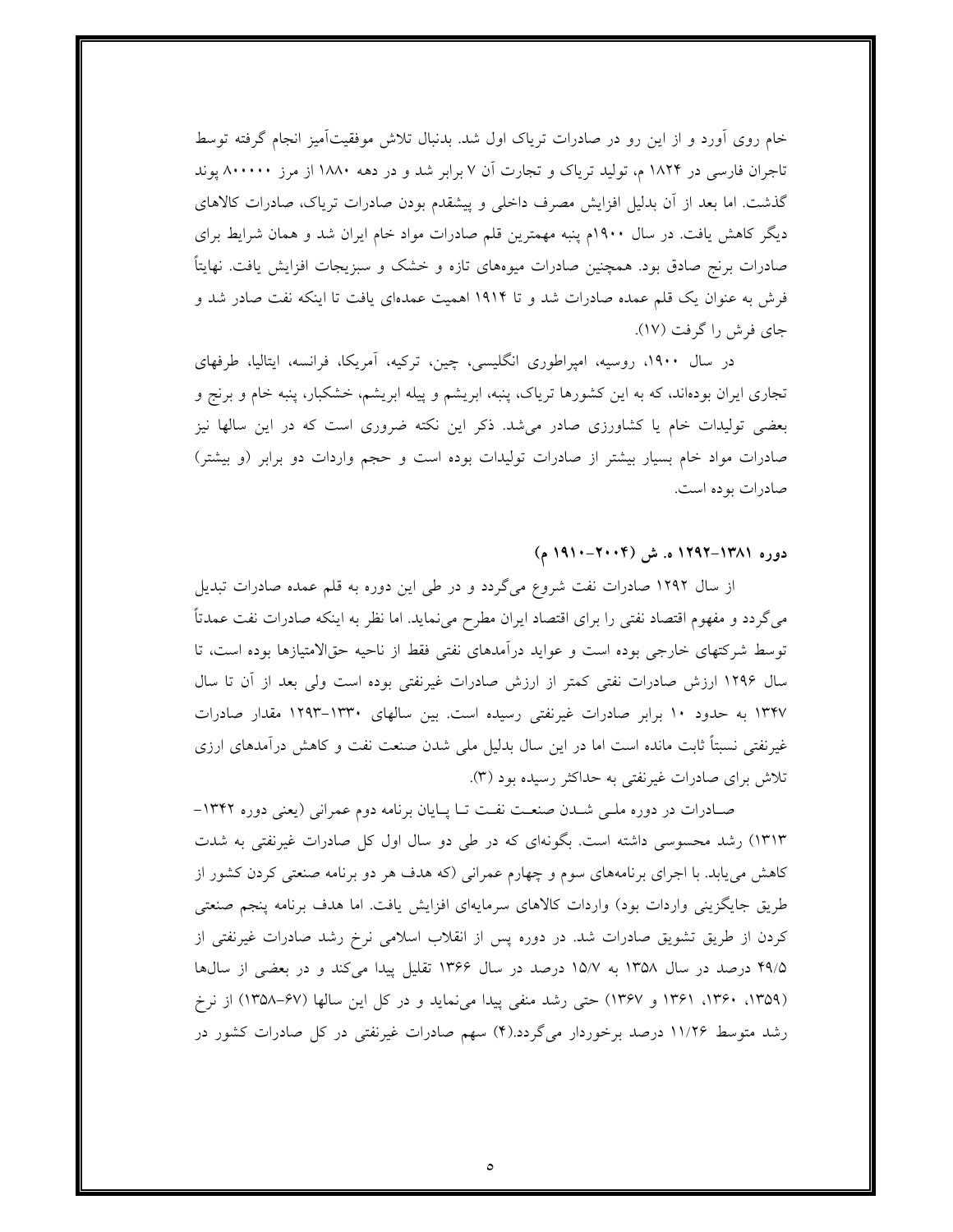دوره پس از پیروزی انقلاب اسلامی از ۴ درصد در سال ۱۳۵۸ به ۵۱/۱ درصد در سال ۱۳۷۰ افزایش می یابد و در طی دوره از متوسطی معادل ۱۶/۵ درصد برخوردار می گردد.

میانگین رشد سالانه صادرات غیرنفتی طی سالهای ۸۱–۱۳۷۰ معادل ۶/۵۸ درصد بوده است که این رشد عمدتاً به دلیل سیاست افزایش نرخ ارز بوده است. طی سالهای ۱۳۵۷–۱۳۳۸ سهم صادرات نفتی از کل صادرات معادل ۹۵/۴۵ درصد و سهم صادرات غیرنفتی از کل صادرات معادل ۴/۵ درصد بوده است. این ارقام برای سالهای ۱۳۸۱–۱۳۵۷ به ترتیب به ۸۸/۴۸ و ۱۱/۴۶ رسیده و طی دوره ۸۱– ۱۳۳۸ به ترتیب ۸۹/۹۷ و ۹/۹۸ درصد بوده است.

#### ۳. تجارت (صادرات) در اسلام

در نظر گرفتن اهمیت مسئله تجارت و علیالخصوص صادرات در کشورهای در حال توسعه به اوایل قرن بیستم برمی گردد. کشورهای در حال توسعه همیشه بدنبال راهی برای تأمین نیازهای ارزی و وارد شدن در صحنه بین المللی تجارت بودند، که از اوایل قرن بیستم گرایش ویژهای به سمت صادرات پیدا کردند. با در نظر گرفتن مسئله رقابت بینالمللی این کشورها فقط توانستند کالاهای اولیه را صادر نمایند.

اگر مسئله صادرات را بدقت مورد کنکاش قرار دهیم، خواهیم دید که در ارتباط با صادرات سه مرحله مرتبط به هم وجود دارد. تولید و مسائل مربوط به آن، فراهم نمودن زمینه صدور کالا و تقاضای خارجیان (١۴). در این قسمت با مراجعه به متون اسلامی و اَیات و احادیث نظر اسلام در مورد هرکدام از مراحل را بررسی کرده و در بخش بعدی جهت پیشبرد اهداف اسلامی و رفع موانع توسعه صادرات پیشنهاداتی ارائه میگردد.

## ۰–۲. جایگاه تولید در اسلام

لازمه تحقق صادرات، فراهم نمودن زمینههای تولید است. در این قسمت نظر اسلام در زمینه کار و تولید را بررسی میiماییم. از نظر اقتصادی تولید به هر نوع عمل و فعالیت اقتصادی اطلاق میگردد که باعث تغییر شکل اشیا شود، بگونهای که باعث بهرهمندی انسان از آن شئی شده و نیازهای وی را رفع نماید. مسئله تولید و افزایش رشد آن مسئلهای است که در تمامی نظامهای اقتصادی روی آن تاکید شده است. در اسلام نیز روی تولید به خاطر تأمین رفاه مردم و برخورداری از امکانات و نعمات الهی و جلوگیری از ایجاد بحرانهای اقتصادی و بویژه بر بهرهبرداری از منابع طبیعی تاکید فراوانی شده است. تولید چیزی است که انسان با استفاده از فکر و تلاش و ابتکار خود و ترکیب آن با زمینههای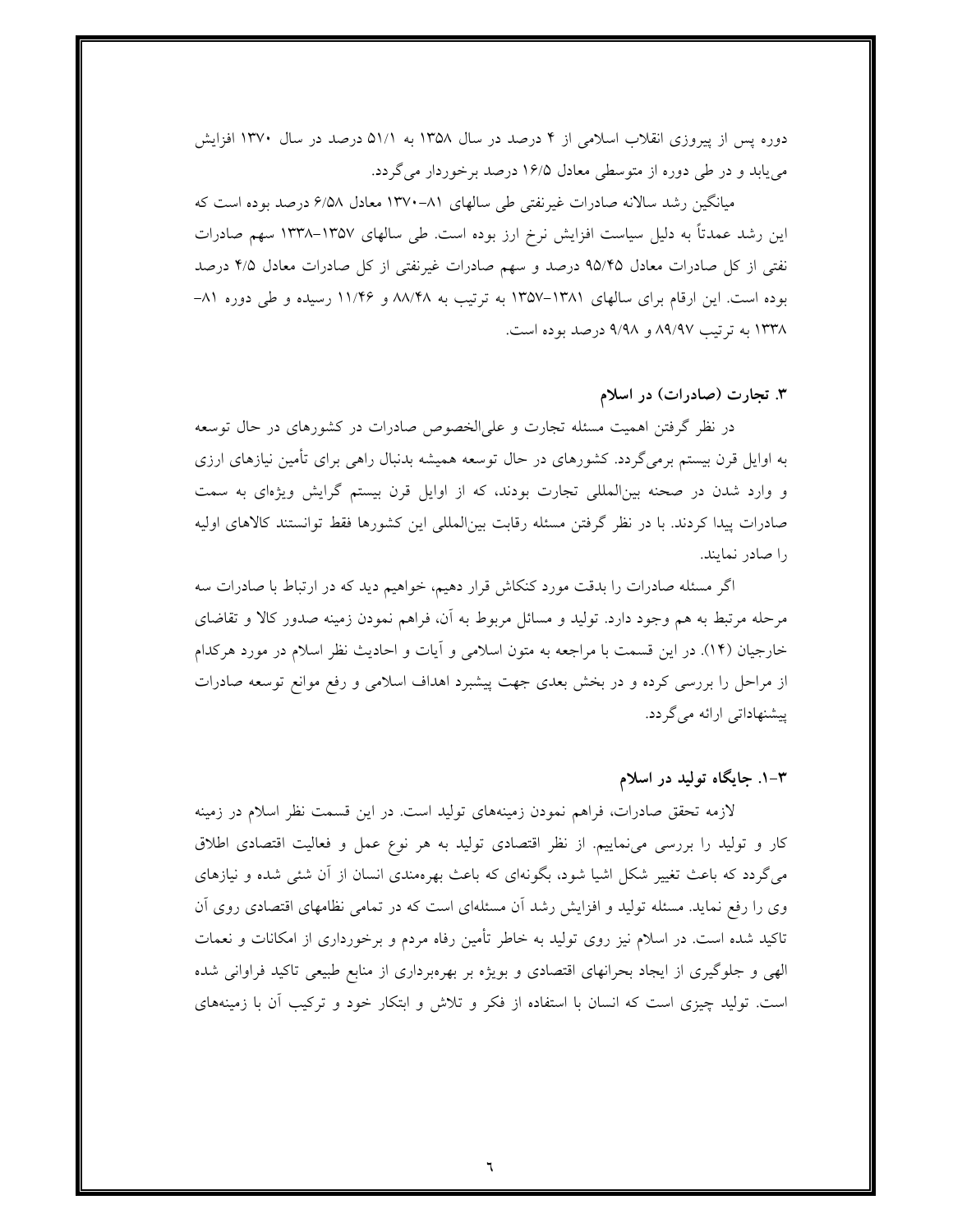مناسب موجود در طبیعت، حاصلی را بدست آورد که موجب رفع نیازمندیهای وی شود. اسلام روی این معنی از تولید تاکید فراوان دارد، در این زمینه پیامبر اسلام (ص) میفرمایند: «کسی که با رنج و زحمت، دسترنج تولیداتی را تحمل میکند که برای جامعه و اهل و عیال خود است مانند مجاهدی در راه خدا است(۵).

همچنین پیامبر (ص) دست پینه بسته کارگری را بلند کرده و بر آن بوسه نهاد و فرمود:

«کسب روزی حلال بر زن و مرد مسلمان واجب است.»

اسلام درآمدهایی را که از راه تولید بدست میآید بر درآمدهایی که از طریق مصرف و استهلاک بدست می آید، مقدم می شمارد و با فکر راکد گذاشتن و به هدر دادن ثروتهای طبیعی مخالفت مي نمايد. در اين مورد خداوند در سوره ملک آيه ۱۵ مي فرمايد:

«او کسی است که زمین را تحت اختیار شما نهاد، در اطراف آن به گردش در آیید و از روزیهای آن بخورید و بازگشت همه بسوی اوست.»

در فرهنگ اسلامی هر تولیدی علاوه برداشتن بعد اقتصادی، دارای ابعاد اخلاقی و ارزشی نیز میباشد. با اینکه روی تولید تأکید فراوانی میشود ولی این تأکید بیشتر روی جنبه اخلاقی و ارزشی آن است. زیرا امکان دارد در عمل تولیداتی وجود داشته باشد که اقتصادی بوده و دارای سود و منفعت فراوانی باشد، ولی در عین حال مغایر با نظام ارزشی اسلام بوده و باعث از بین رفتن و یا نابودی ارزشهای الهی شود. در نظام اسلامی چنین تولیداتی اصلاً جایگاهی ندارند و در متون اسلامی تولید چنین کالایی به شدت منع شده است.

در اقتصاد اسلامی چهار اولویت در تولید کالاها بصورت زیر در نظر گرفته شده است.(۶) توليد كالايي در اولويت قرار دارد كه:

١. نیازهای مستمر و مداوم انسانها را تأمین نماید که بدون آنها ادامه حیات غیرممکن است. ۲. در بقا و دوام و شکوه و عظمت نظام اسلامی نقش و دخالت بیشتری داشته باشد. (تولیدات استراتژیک). زیرا رشد چنین تولیداتی عامل اعتلای امت اسلامی بوده و کاهش آن منجر به وابستگی سیاسی و اقتصادی و سقوط نظام می شود.

۳. دارای منافع عامتر و بیشتر باشد.

امام علی (ع) به مالک اشتر میفرمایند:

«در میان کارها و اعمال که در حوزه حاکمیت تو انجام میگیرد، دقت کن و ارزیابی نما و اولویت را به ان نوع کارها بده که بیشتر از همه کارها به حقیقت نزدیکتر است و در سطح عامه رضایت آنان را جلب نمايد....

(عهدنامه مالک اشتر، از نهج|لبلاغه عبده، جلد ٣ (ص) ٨۶)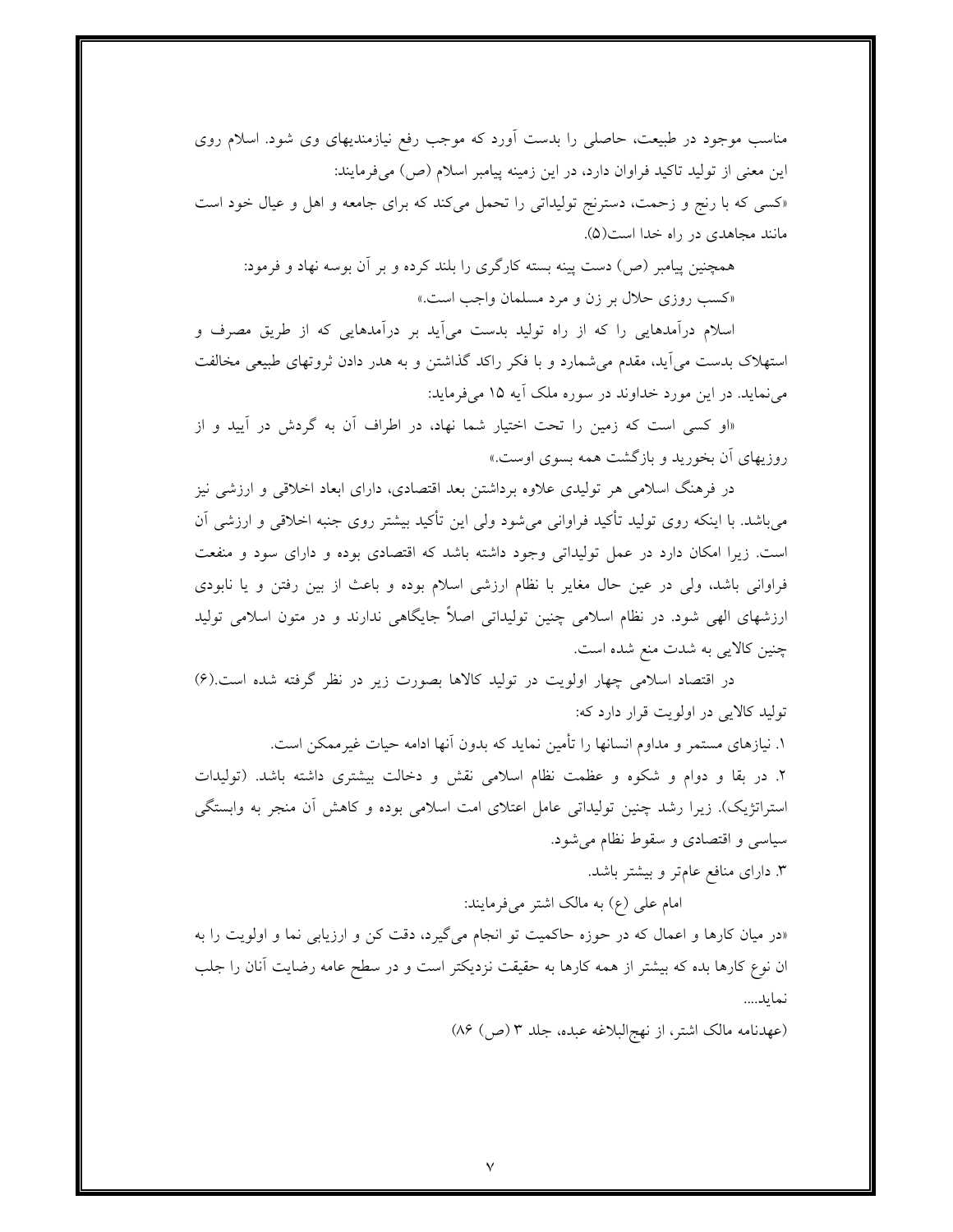۴. در استقلال و ثبات سیاسی و قوت و خودکفایی نظام الهی موثر باشد.

در این زمینه تأکید اسلام روی تولیدات داخلی است و اشاره میکند که حتی|لمقدور تولید در داخل مرز یک کشور مسلمان و اسلامی صورت گیرد زیرا هر کالایی که تولید آن به منابع خارجی نیاز داشته باشد باعث بوجود آمدن وابستگی سیاسی و اقتصادی و افزایش آن میشود. در اینجاست که تولید چنین کالاهایی منع شده است، حتی اگر سود کلانی نیز از این ناحیه عاید کشور گردد.

ذکر این نکته ضروری است که این معنی علاوه بر تولید در تمام فعالیتهای دیگر از قبیل مسافرتهای خارجی و مبادلات بین|لمللی و روابط تجاری و فرهنگی نیز باید مورد توجه قرار گیرد، در این زمینه امام خمینی (ره) میفرمایند:

# (مسأله ٢٨٣١، رساله امام خميني)

«هرگاه در روابط تجاری با اجانب خوف آن باشد که به بازار مسلمین صدمه وارد شود و موجب اسارت تجاري و اقتصادي شود، قطع اينگونه روابط واجب بوده و تجارت حرام است»

از مطالب بالا چنین میتوان استنباط نمود که تولید (چه برای مصرف داخلی و چه برای صادرات) از اهمیت ویژهای برخوردار بوده و جایگاه ویژهای در اسلام دارد. اگر تولید کالایی (چه برای مصرف داخلی و چه برای صادرات) باعث ایجاد وابستگی اقتصادی و سیاسی شود، آنرا منع کرده و تاکید روی استفاده از منابع در داخل یک کشور اسلامی مینماید و اگر تولید برای صادرات باشد، هرگاه ارتباط تجاری برقرار شده به زیان مسلمانان و اسلام باشد، هرچند در تجارت بین المللی کشور مسلمان منتفع شود کشور مسلمان از تولید آن منع شده است.

### ۳–۲. صادرات و روابط تجاری در اسلام:

همچنانکه اشاره شد، فراهم کردن زمینههای مناسب برای صدور کالا و تقاضای خارجیان برای تولیدات داخلی مراحل مرتبط با صادرات هستند. اینجا این سئوال پیش میآید که آیا در اسلام زمینهای برای صدور کالاهای تولید شده و برقراری ارتباط تجاری با سایر کشورها فراهم میباشد یا خیر. پاسخ به اين سئوال بدنه اصلي اين مقاله را تشكيل داده و موضوع اين قسمت است.

در زمان پیامبر اکرم (ص) تجارت در انحصار عدهای خاص بود و پیامبر عظیمالشان با شرکت دادن پیشهوران و کشاورزان مدینه در فعالیتهای اقتصادی و فراهم نمودن سرمایه و امکانات حمل و نقل، تجارت را از انحصار این عده خاص آزاد نمود و افراد علاقهمند به تجارت را به این کار فرا خواند و به این وسیله راه خودکفایی و کسب معاش را برای انصار و مهاجر هموار ساخت.

در اینجا باید اشاره نمود که پیامبر اسلام با الهام گرفتن از آیات قرآن کریم زمینههای لازم برای تجارت و صدور کالاها و واردات کالاهای مورد نیاز را در زمان خویش فراهم آورده است. زیرا قرآن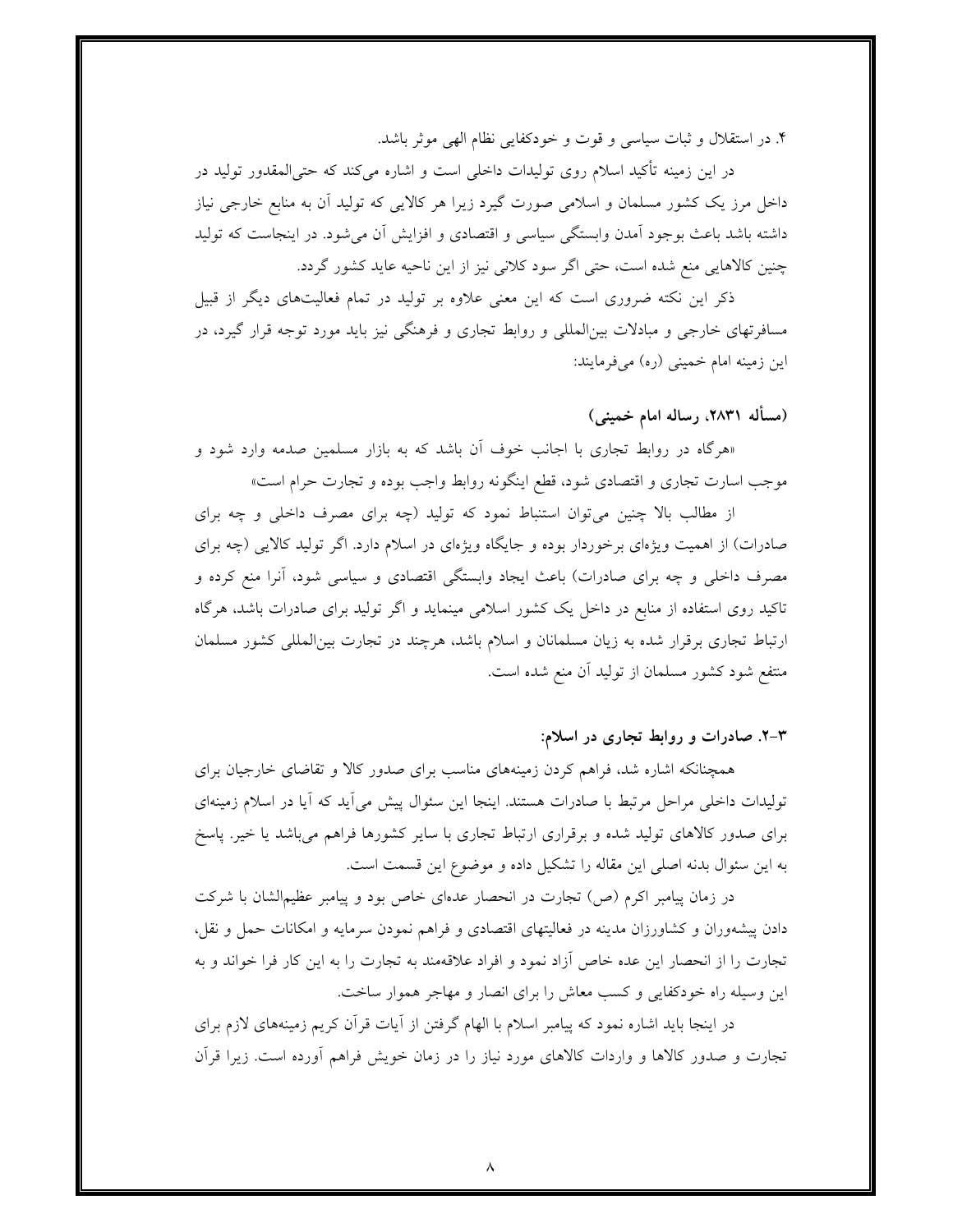کریم صراحتاً و گاهی به کنایه همگان را تشویق به انجام تجارت بدون فرق قائل شدن بین تجارت از راه دریا و یا زمین، داخلی و یا بینالمللی و نظایر أن نموده است. در اینجا به ذکر دو أیه اکتفا می شود: **سوره نحل آیه ۱۴.** «و هم او خدایی است که دریا را برای شما مسخر کرد تا از گوشت (ماهیان حلال) آن تغذیه کنید و از زیورهای ان استخراج کرده و تن را بیارایید و کشتیها در آن برانید تا از فضل خدا روزی طلبید، باشد که شکر خدا بجای آرید.»

**سوره فاطر آیه ۱۲**. «.... و در ان (دریا) کشتیها روان بینی تا از فضل خدا (کسب و تجارت کرده و) روزی طلبید، باشد که شکرگزار (نعمتش) گردید.»

با دقت در مفهوم این آیات می توان فهمید که خداوند دریا را در مقابل انسان مسخر قرار داده و شیوه و راه استفاده و تسلط بر دریا را به آن میآموزد تا اینکه از راه دریا به شکلهای گوناگون بهرهبرداری گردد: تأمین غذا، پوشاک، سیر و سیاحت و در نهایت فراهم ساختن زمینههای جذب و جلب کالا و امکانات تولیدی رفاهی از راه دور.

> در تجویز تجارت، به آیاتی از قرآن کریم و روایات و احادیثی از معصومین اشاره میکنیم. ۱. أيات قرأن كريم

**بقره /۱۹۸** «باک<sub>ی</sub> نیست که شما در هنگام حج کسب معاش کرده و از فضل خدا روزی طلبید......» بقره/ ٢٧٥ «(رباخواران) گويند كه هيچ فرق بين معامله تجارت و ربا نيست و حال آنكه خداوند تجارت را حلال کرده و ربا را حرام....»

بقره/۲۸۲ «ای اهل ایمان چون به قرض و نسیه معامله کنید تا زمانی معین سند و نوشته در میان باشد و بایست نویسنده درستکاری معامله میان شما را بنویسد.....»

نسأ/٢٩ «اي اهل ايمان مال يكديگر را به ناحق نخوريد مگر آنكه تجارتي از روي رضا و رغبت كرده (و سودي ببريد...)»

توبه/۲۴ «بگو امت را که ای مردم اگر شما اموالیکه جمع آوردهاید و تجارتی که از کسادی آن بیمناکید.... بیش از خدا و رسول خدا دوست میدارید، منتظر باشید تا امر خدا جاری گردد...» **نور /۲۷** «پاک مردان<sub>ی</sub> که هیچ کسب و تجارت آنانرا از یاد خدا غافل نگرداند...»

جمعه/۹و ۱۰ («ای کسانیکه ایمان آوردهاید، هرگاه شما را برای نماز روز جمعه بخوانند فی الحال به ذکر خدا بشتابید و کسب و تجارت را رها کنید که نماز جمعه از هر تجارتی اگر بدانید برای شما بهتر است و آنگاه که نماز پایان یافت باز درپی کسب و کار خود روی زمین منتشر شوید و از کرم و فضل خدا روزي طلبيد....»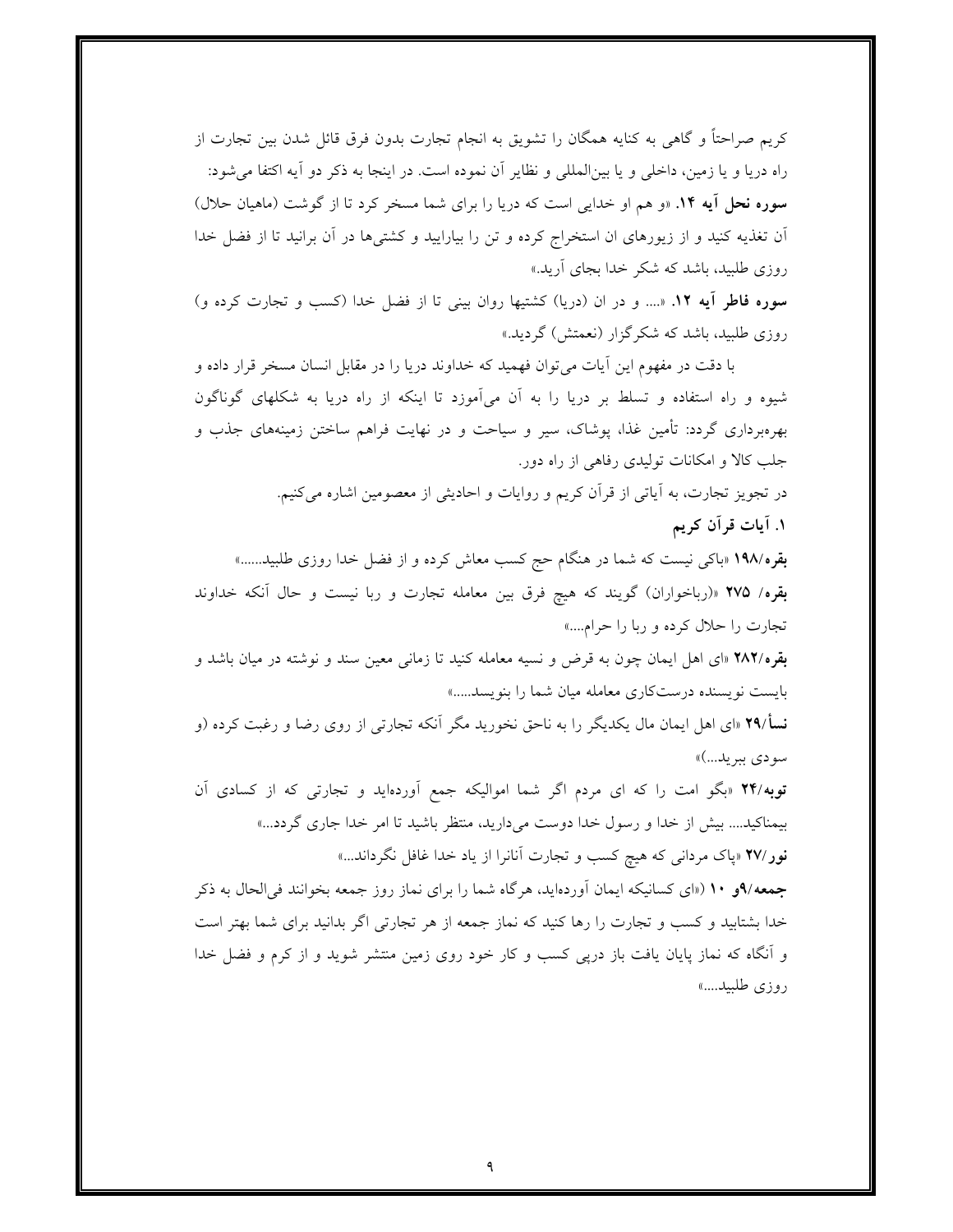۲. روایات معصومین الف) پیامبر اسلام (ص) ١. دست به كار تجارت شويد كه باعث جلب روزي مي شود. ٢. بركت و خير ده جز است كه نه دهم ان در تجارت و داد و ستد است....» (وسائلاالشيعه ج ١٢ (ص)  $(\tau$ 

۳. «ای جمع قریش ثروتمند بودن شما را از دادوستد مانع نباشید، زیرا روزی بیست بخش است که نوزده بخش آنرا تجارت و بخش آخر را صنعت تشکیل میدهد (کنزالعمال ج۴ (ص) ۱۲۸، حدیث  $(9\lambda\mathsf{V}\mathsf{F})$ 

۴. تجارت كنيد تا خداوند از فضل خود شما را بي نياز سازد.

ب) حضرت على (ع)

۱. به تجارت بپردازید که مایه بی نیازی از اموال دیگران میباشد. (من لا یحضره الفقیه ج ۳ (ص) ١٢٠ حديث ٧).

٢. «... من به شما توصيه مي كنم كه بازرگاني پيشه كنيد خداوند به شما بركت خواهد داد. ج) امام جعفر صادق (ع)

١. دست از تجارت بر نداريد كه ترك تجارت عقل را از ميان مي برد. (وسائلاالشيعه ج ١٢ (ص) ۵ حديث تهديب ج ۷ (ص) ۲ حديث ١).

۲. «ترک تجارت عمل شیطان است، مگر نمیدانی که رسول خدا (ص) تجارت میکرد. (خطاب به عمربن مسلم).

۳. اگر رباخواری حلال بود مردم ترک تجارت میکردند.

۴. تجارت رشد عقل (اجتماعی) را زیاد گرداند. (وسائل|لشیعه ج ۱۲ (ص) ۴ حدیث ۹). جامعه اسلامی جامعهای است مستقل و بدور از نفوذ و تسلط بیگانگان. بنابراین در ارتباط با تجارت مسلمانان با جوامع غیراسلامی این اصل باید رعایت گردد. پربیش، سینگر، لوئیس، میردال، در مطالعات خود در زمینه تجارت بین|لملل به این نتیجه رسیدهاند که حتی اگر کشورهای پیشرفته قصد استثمار کشورهای فقیر را نداشته باشند، وضعیت بازرگانی بینالمللی به نفع کشورهای پیشرفته تمام می شود و امروزه باید به این مسئله توجه داشت و در معامله و داد و ستد با کشورهای پیشرفته و استثماری جانب احتیاط را رعایت نمود. منع داد و ستد با اجانبی که باعث وابستگی سیاسی و اقتصادی کشورهای مسلمان گردد، در متون اسلامی مورد تاکید قرار گرفته است که در زیر به چند مورد ان اکتفا میکنیم. **۱. قاعده لاضرر:** یکی از اصول مسلم فقهی است و به موجب آن هر معاملهای یا فعالیت اقتصادی که به زیان جامعه باشد و یا برای جامعه یا فرد بطور مستقیم یا غیرمستقیم ضرر داشته باشد، حرام است.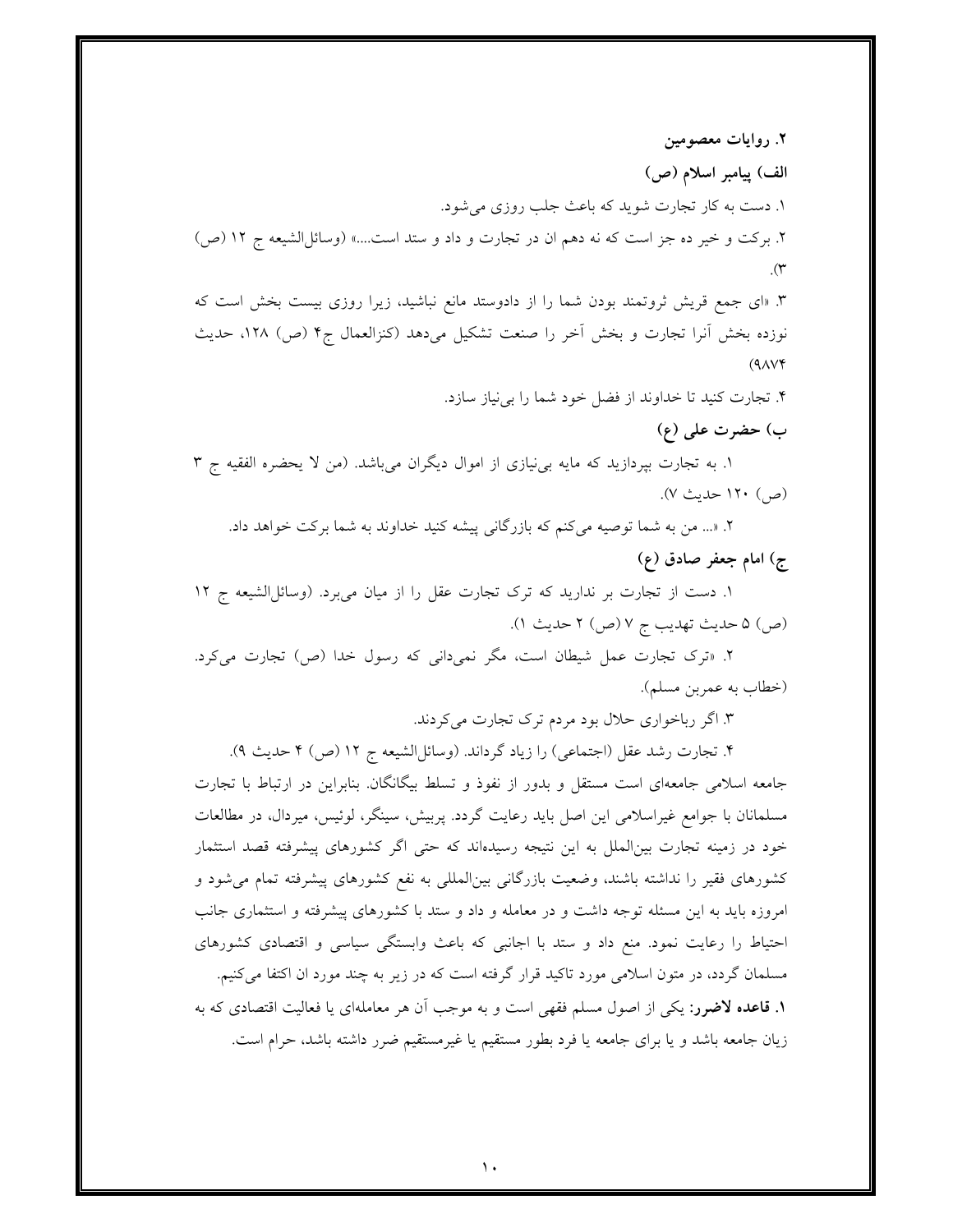۲. مجمع|لمسائل، مسأله ۱۱: «بر تجار و بازرگانان مسلمان واجب است- به وجوب كفائي- كه از رخنه کردن بیگانگان داخلی و خارجی در امور تجارت و صنایع و موسسات بازرگانی با همکاری و مشورت یکدیگر و تاسیس شرکتهای مشابه، جلوگیری نمایند، و نگذارند فرق ضاله و بیگانه زمامدار امور اقتصادی مسلمین شوند و بهر وسیلهای که ممکن است ایادی آنها را قطع نمایند.»

### ٣. امام خميني: توضيحالمسائل، مسأله ٢٨٣١

«و اگر در روابط تجاری با اجانب خوف آنست که به بازار مسلمین صدمه اقتصادی وارد بشود و موجب اسارت تجاری و اقتصادی شود، واجب است قطع اینگونه روابط و حرام است این نحو تجارت» ۴- امام خميني، توضيح المسائل مسأله ٢٨٣٢

«اگر عقد رابطه چه تجاری و چه سیاسی بین یکی از دول اسلامی و اجانب، مخالف مصلحت اسلام و مسلمانان باشد، جایز نیست اینگونه رابطه و اگر دولتی اقدام به آن نمود، بر سایر دول اسلامی واجب است آنرا الزام کنند به قطع رابطه به هرگونه که ممکن است.

۵- امام خميني، توضيحالمسائل، مسأله ۲۸۳۴

«روابط تجاری و سیاسی با بعضی دول که اَلت دست دول بزرگ جائر هستند از قبیل دولت اسرائیل جائز نيست».

۴. بازار مشترک اسلامی و تجارت با کشورهای عضو سازمان کنفرانس اسلامی (OIC)

نظریه مزیت نسبی ریکاردو مطرح میکند که در صحنه تجارت بینالمللی، کشور به تولید و صادرات کالایی خواهد پرداخت که دارای هزینه فرصت کمتری در تولید آن کالا باشد. با اندکی دقت در مسائل تجارت بین|لملل میتوان دریافت که اثر عواملی چون رقابت کشورهای رقیب در تجارت، محدودیتهای وارداتی اعمال شده توسط کشورهای وارد کننده کالا و … در این نظریه در نظر گرفته نشده است. همچنین صادرات کشورهای در حال توسعه اغلب مواد اولیه و محصولات کشاورزی است و بدلیل اینکه این کالاها از کشش تقاضای پایینی برخوردارند و برای این کالاها جانشینی ظهور کرده و پیشرفت تکنولوژی باعث کاهش مصرف این کالاها گردیده است، عملاً رشد این کالاها بصورت کاهشی است. علاوه بر این مشکلات عرضه زیاد محصولات اولیه، از کشورهای صادر کننده و رقابت شدید در بین این کشورها باعث شده است که رابطه مبادله به نفع کشورهای پیشرفته و شرکتهای چندملیتے باشد.

جهت منتفع شدن در تجارت بینالملل، نیاز به روابط جدیدی بود که کشورهای در حال توسعه به فکر ایجاد و گسترش آن افتادند. همبستگی اقتصادی و منطقهای و گسترش روابط تجاری جنوب-جنوب از بارزترین این افکار میباشد. موقعیتی که بطور کلی برای ایران و تمامی کشورهای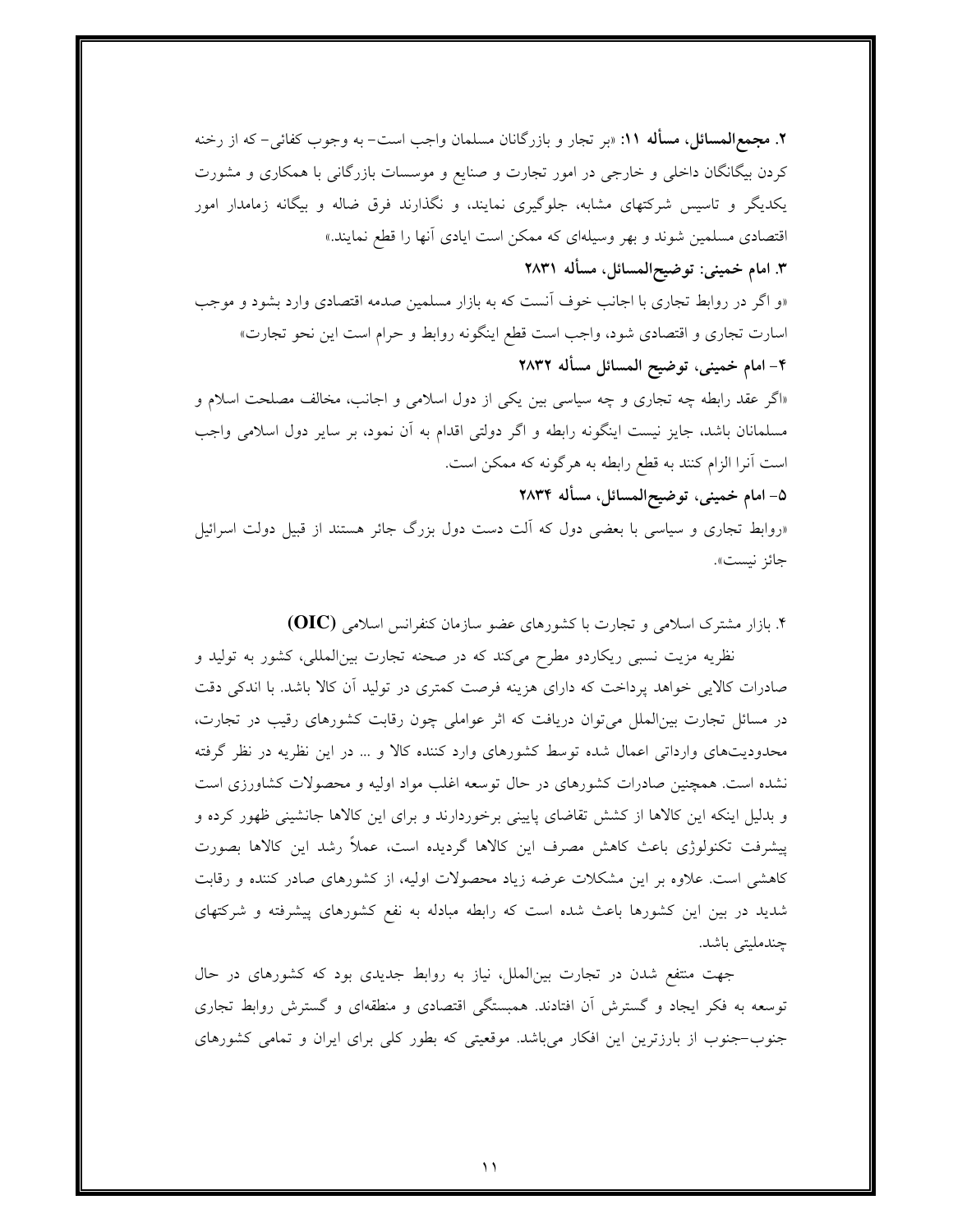مسلمان امیدوارکننده است، این است که روابط اقتصادی بیشتری با کشورهای کم توسعه یافته و روابط کمتری با کشورهای پیشرفته داشته باشند، ازآنجا که روابط اقتصادی زیاد با کشورهای پیشرفته بطور بالقوه برای توسعه اقتصادی و اجتماعی و فرهنگی ایران و سایر کشورهای مسلمان سود چندانی ندارد و شاید زیانآور نیز باشد، برای رسیدن به توسعه پایدار تنها وسیله ممکن تلاشهای اقتصادی زیاد، با کشورهای غیرصنعتی پیشرفته است. اما سئوالی که مطرح است، این است که این عمل چگونه امکان وقوع می یابد. نظر به اینکه ایران کشوری است که دارای موقعیت خاص استراتژیک بوده و دارای منابع عظیم نفتی است و موقعیت ویژه سیاسی، فرهنگی و اجتماعی را بدست أورده است، بنابراین میٍتوان پاسخ به این سئوال را حضور فعال ایران در بازارهای ملل اسلامی ذکر کرد و این کار را می توان در تشکیل «بازار مشترک اسلامی» و تجارت با کشورهای عضو سازمان کنفرانس اسلامی عملی ساخت. مختصری راجع به ویژگیها و اهداف این بازار و وضعیت تجارت کشورهای عضو سازمان کنفرانس اسلامی در زیر ارائه میدهیم.

بازار مشترک سلامی دو ویژگی کلی خواهد داشت:

۱. تمام موانع تجاری بین کشورهای (مسلمان) عضو از بین میرود و یک مجموعه مشترکی از موانع تجاری با بقیه دنیا (کشورهای غیرمسلمان و غیرعضو) پذیرفته میشود.

۲. نیروی کار و سرمایه برای مهاجرت و انتقال در بین کشورهای عضو آزاد میباشند. این بازار سه هدف اساسی را دنبال خواهد نمود.

الف) ترکیب کردن قدرت کشورهای اسلامی منفرد، به طوری که أنها بتوانند از موقعیتهای دادوستدی خود بطور موثرتری بهرهبرداری نمایند و براساس نظریه مزیت نسبی اقدام به تولید و صادرات کالاهایی نمایند که نسبت به بقیه اعضا دارای برتری نسبی هستند.

ب) قادر کردن اعضا برای تجارت بین خودشان، بدون داشتن محدودیتهایی که معمولاً در تجارت با كشورهاي صنعتى شده مواجه مي شوند.

ح) بهبود روابط اجتماعی و فرهنگی بین کشورهای مختلف اسلامی، برای تقویت و توسعه بیشتر فرهنگ اسلامي.

اما در زمینه بازار مشترک اسلامی به دو اصطلاح نیز باید توجه داشت ۱. ایجاد تجارت (Trade creation) و انحراف تجاري (Trade Diversion). ايجاد تجارت اشاره به موقعيتي دارد که در آن موانع در بین اعضا رفع میگردد و به موجب آن تولید از کشورهای عضو با هزینه بالا به کشورهای عضو با هزینههای کمتر انتقال می یابد. کشور عضوی که قادر به تولید کالای بخصوصی در هزینه پایینتری است، کالاها برای بازارهای سایر کشورهای عضو که در آنها هزینه تولید بالاتر است، فراهم خواهد أورد. انحراف تجاري نيز اشاره به موقعيتي دارد كه در أن اعضا از مصرف كالاهاي با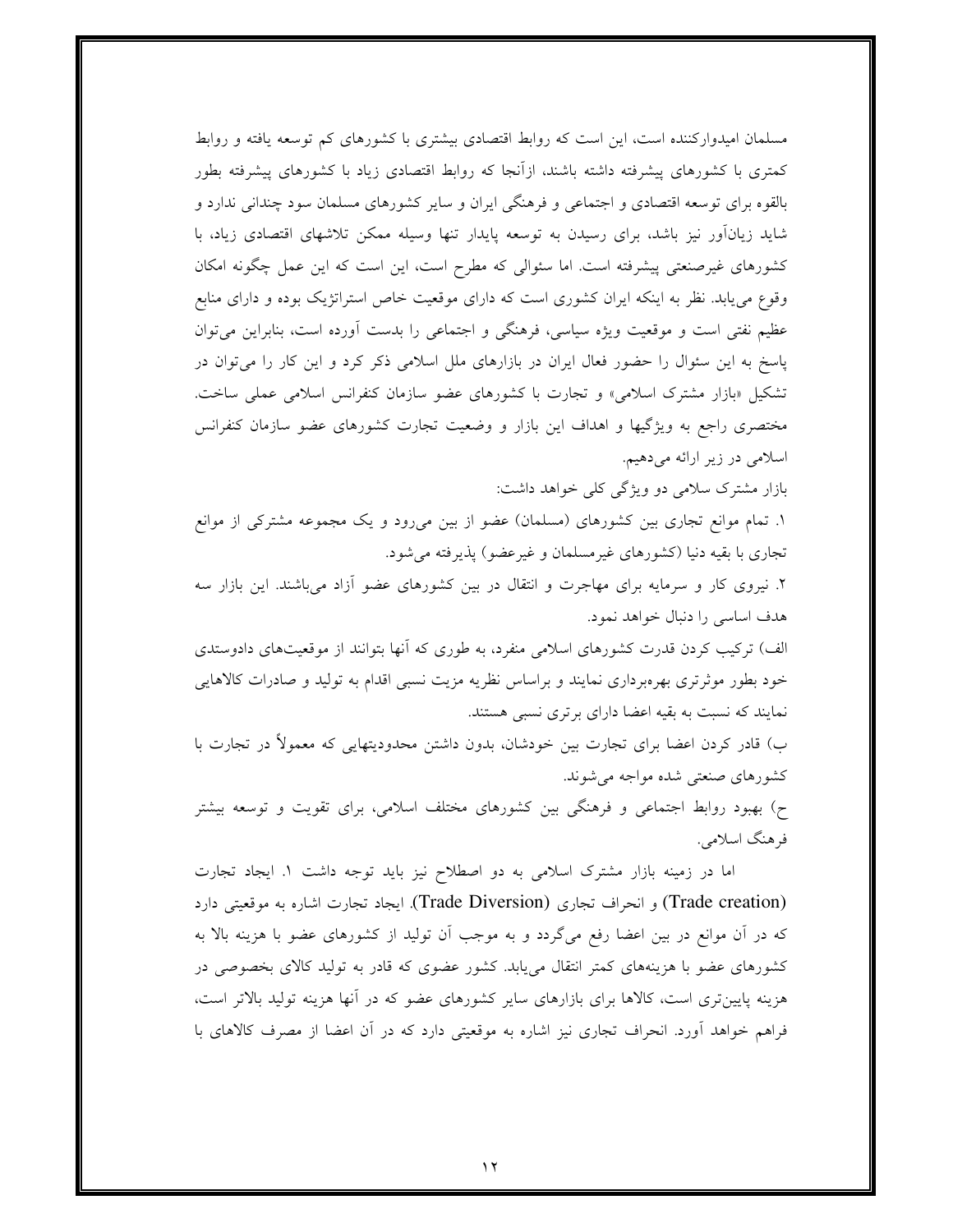هزینه پایین کشورهای غیرعضو به سمت مصرف کالاهای با هزینه بالا کشورهای عضو انتقال یابند. اما ذکر این نکته ضروری است که بدلیل بزرگتر شدن بازار و مقیاسهای اقتصادی بالقوه، صنایع حمایت شده کشورهای عضو احتمالاً به صنایع با هزینه کم تبدیل خواهند شد.

اگر هدف یک کشور مسلمان رسیدن به هر معیار از استقلال اقتصادی در مقابله با وابستگی به ملتهای پیشرفته و صنعتی شده باشد، بازار مشترک اسلامی و تجارت با کشورهای عضو سازمان کنفرانس اسلامی به آن کمک خواهد کرد که در این جهت حرکت کند. با ایجاد بازار مشترک اسلامی، کشورهای مسلمان قدرت دادوستدی (چانەزنی) بیشتری در معامله با شرکتهای چندملیتی خواهند داشت. سود بلندمدت ناشی از ایجاد تجارت این است که حجم تجارت کشورهای عضو افزایش یافته و وابستگی کمتری به کشورهای صنعتی شده پیشرفته پیدا میکنند. با اینکه ایران امروزه حتی بدون یک بازار مشترک اسلامی، بدلیل داشتن نفت خام قدرت چانهزنی در معامله با کشورهای صنعتی پیشرفته را دارد، ولی با تشکیل این بازار به اهداف یاد شده در تشکیل بازار دسترسی پیدا خواهد کرد. با توجه به اینکه هدف اصلی این مقاله بررسی راههای توسعه صادرات با در نظر گرفتن معیارهای اسلامی است، نحوه تشکیل بازارهای مشترک اسلامی مقوله دیگری است که خارج از حوصله این مقاله است.

سازمان کنفرانس اسلامی ۵۸ کشور عضو دارد که حدود ۲۱ درصد جمعیت و ۲۳ درصد از اراضی جهان را در اختیار دارند و مهمترین منابع انرژی نفت و گاز محسوب میگردند. این کشورها کمتر از ده درصد از واردات و صادرات جهان را به خود اختصاص دادهاند و میزان مبادلات این کشورها با هم سهم کوچکی از مبادلات را تشکیل میدهد. این سازمان در حال حاضر گستردهترین سازمان همکاریهای بین المللی در خارج از سازمانهای وابسته به سازمان ملل متحد به شمار می رود. حجم کل تجارت خارجی این کشورها معادل ۷۰۶/۳ میلیادر دلار در سال است که ۵۰/۴ درصد آن را صادرات و مابقی را واردات تشکیل میدهد. سهم ایران در این تجارت معادل ۳۰/۹ میلیارد دلار است. به عبارت دیگر کل تجارت خارجی کشورهای عضو این سازمان تنها ۴ درصد تجارت جهانی است. حجم صادرات غیرنفتی ایران با کشورهای عضو سازمان در سال ۱۳۷۵ تنها ۱۱۳ میلیون دلار معادل ۳۶/۵ درصد کل صادرات غیرنفتی ایران به جهان بوده است که حکایت از ضعف ارتباط تجاری این کشورها با هم دارد.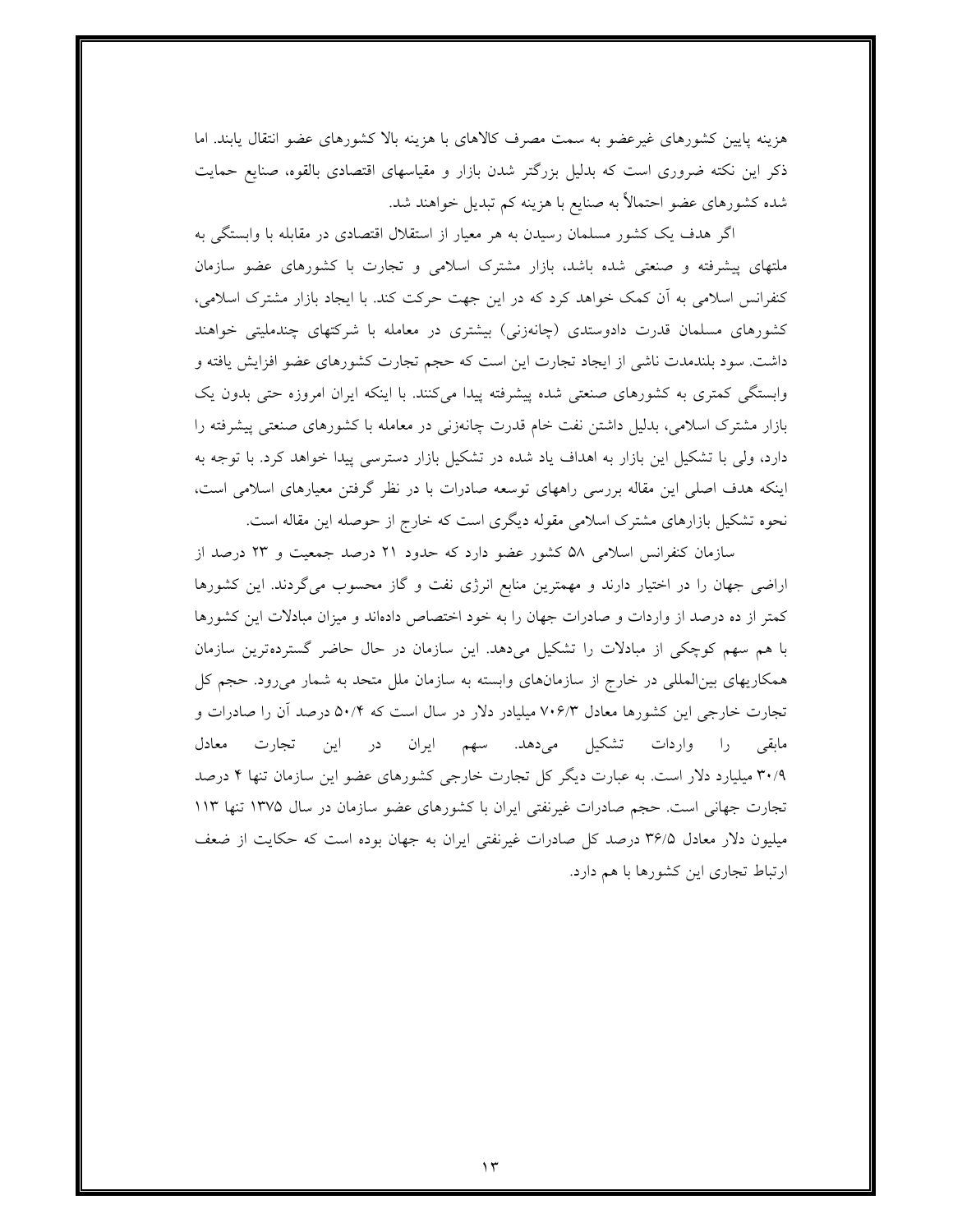۵. نتیجهگیری و پیشنهادات

اولین ارتباط تجاری بین ایران و کشورهای اروپایی مانند پرتغال و انگلستان در دوران سلطنت شاه اسماعیل صفوی برقرار شده است. ایران سرزمین مستعدی برای تجارت اروپاییان میگردد به گونهای که بعضی تجار که به ایران سفر میکردهاند ایران را سرزمین مناسبی برای دادوستد قلمداد می کنند. از سال ۱۸۰۰م به بعد ایران با تجارت خارجی خویش وارد صحنه رقابت بینالمللی می گردد و فراز و نشیبهای فراوانی را طی میکند. ظهور نفت در اقتصاد ایران نوع صادرات را بکلی عوض میکند و جای صادرات غیرنفتی را میگیرد. از سال ۱۲۹۲ به بعد که نفت صادر میگردد، صادرات غیرنفتی به دست فراموشی سپرده میشود و فقط هنگامی از آن یاد میشود که درآمدهای ارزی بدست آمده از نفت كفاف هزينههاي جامعه را نمي نمايد.

برای تحقق و توسعه صادرات (غیرنفتی) سه مرحله را باید در نظر داشت. تولید، صدور و تقاضای خارجیان. لازمه تحقق صادرات فراهم نمودن زمینههای تولید و صدور است. با مراجعه به أیات قرأن کریم و احادیث نبوی و روایات معصومین میٍتوان دریافت که اسلام همیشه تأکید خاصی روی کار و تولید دارد، بگونهای که پیامبر اسلام کشیدن زحمت تولید برای جامعه و اهل و عیال را همانند مجاهدت در راه خدا میداند و کسب روزی حلال را بر زن و مرد مسلمان واجب میداند. تولید در جامعه اسلامی مانند سایر فریضهها یک فریضه شرعی تلقی میگردد و درآمدهایی که از راه تولید بدست می آید بر درآمدهایی که از طریق مصرف و استهلاک بدست می آید، مقدم می شمارد. همچنین در اسلام تولیداتی در اولویت قرار میگیرند که نیازهای ضروری انسانها را تأمین نموده، در بقا و تداوم عظمت اسلامی نقش بیشتری داشته، دارای منافع عامتر بوده و در استقلال و ثبات سیاسی و قوت نظام الهی موثر باشد. علاوه بر تولید در تمام فعالیتهای دیگر مانند مبادلات بینالمللی و روابط تجاری و فرهنگی نیز این نکات باید مورد توجه قرار گیرد.

پیامبر عظیمالشان اسلام (ص) با خارج ساختن انحصار از دست عدمای خاص زمینههای لازم برای تجارت و صادرات کالاها و واردات آنها را فراهم میآورد و توصیههای فراوانی به تجارت می نماید. در سوره نحل آیه ۱۴ و سوره فاطر آیه ۱۲ اشاره به فراهم بودن زمینههای تجارت میگردد و به استفاده از دریا برای تجارت اشاره میشود. از مفهوم این آیات میتوان فهمید که زمینههای لازم برای جلب کالا و امکانات و جذب آنها وجود دارد. براساس نتایج این مطالعه، در ۱۰ آیه از سورههای قرآن کریم بصورت مستقیم اشاره به فراهم بودن زمینههای تجارت و صادرات کالاها و تجویز تجارت شده است. سخنانی از پیامبر اسلام (ص) و حضرت علی (ع) و امام جعفر صادق (ع) نیز در تجویز تجارت و اهمیت آن اَورده شده است که حاکمی از جایگاه ویژه تجارت در اسلام است. مسئله داد و ستد با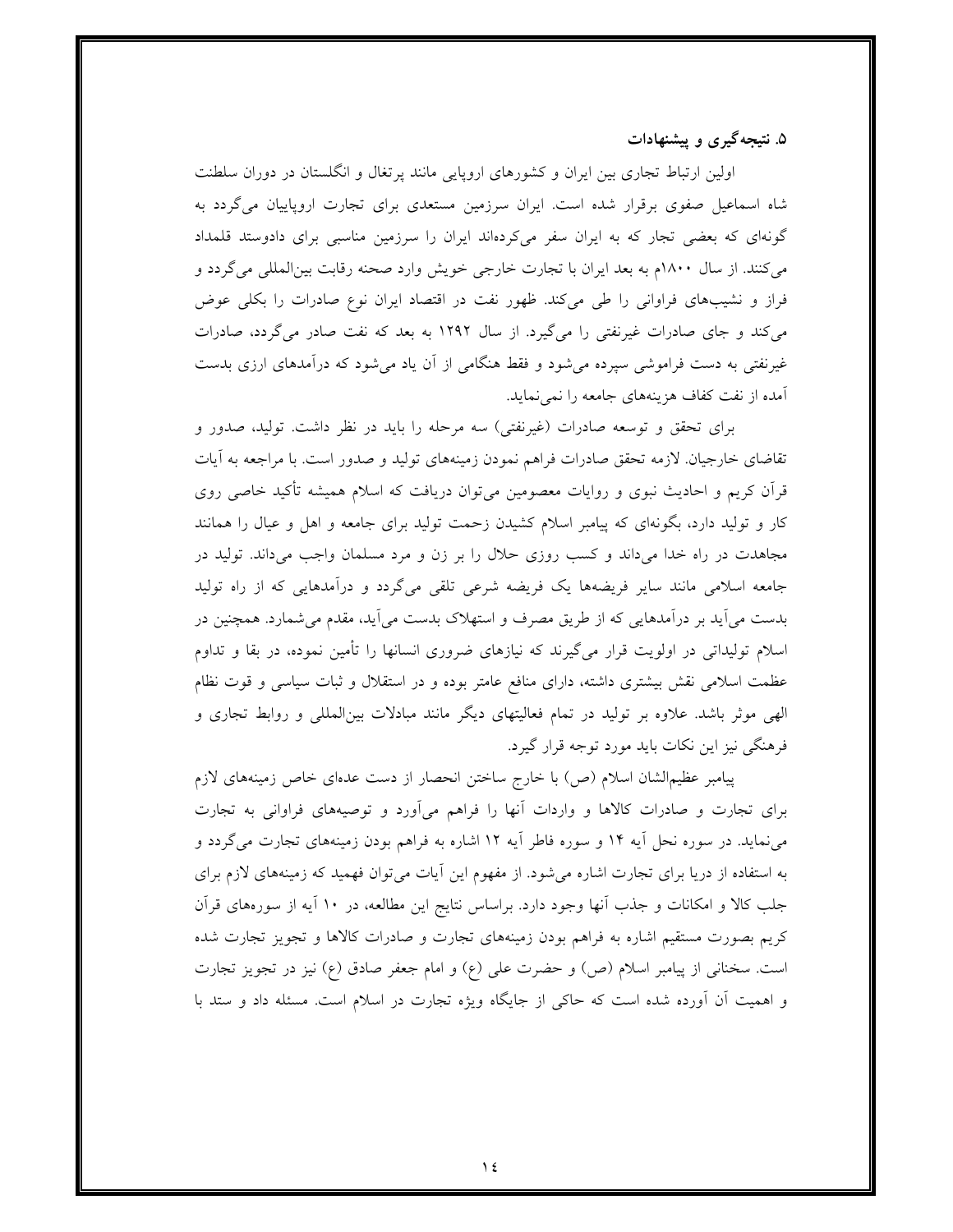اجانب و بیگانگان نیز تا حدی جایز شمرده شده است که به وضعیت اقتصادی و سیاسی مسلمین ضربهای وارد نشود. در غیر اینصورت تجارت حرام دانسته شده است.

برای اینکه در صحنه تجارت بینالملل کشورهای در حال توسعه نیز منتفع شوند، نیاز به همبستگی اقتصادی و منطقهای و گسترش روابط تجاری بین این کشورها است. ایجاد همکاری منطقهای جنوب–جنوب نمونه بارز این مدعا است. ازآنجا که روابط اقتصادی زیاد با کشورهای پیشرفته بطور بالقوه برای توسعه اقتصادی اجتماعی و فرهنگی ایران و سایر کشورهای مسلمان زیانآور میباشد و همچنین با مراجعه به أیات و روایات معصومین مشاهده میگردد که زمینههای لازم برای تولید و صدور کالا فراهم میباشد، یکی از راههای ممکن برای رسیدن به توسعه پایدار تلاشهای اقتصادی و برقراری روابط با کشورهای توسعه نیافته است. برای رسیدن به این هدف (توسعه پایدار) تشکیل و تقویت بازار مشترک اسلامی پیشنهاد گردیده است. ایجاد این بازار در کوتاهمدت منوط به بررسی دقیق امکانات تولید و مبادله کالا با کالا بین کشورهای اسلامی و در بلندمدت در گرو موفقیت در همکاریهای منطقهای و میزان توسعه صنعت در کشورهای اسلامی خواهد بود. در این راستا میتوان به بررسی زمینههای تجاری کشور با کشورهای عضو سازمان، تقویت بانک توسعه اسلامی و ایجاد هماهنگی در خط مشی های اقتصادی و بازرگانی کشورهای عضو اشاره کرد.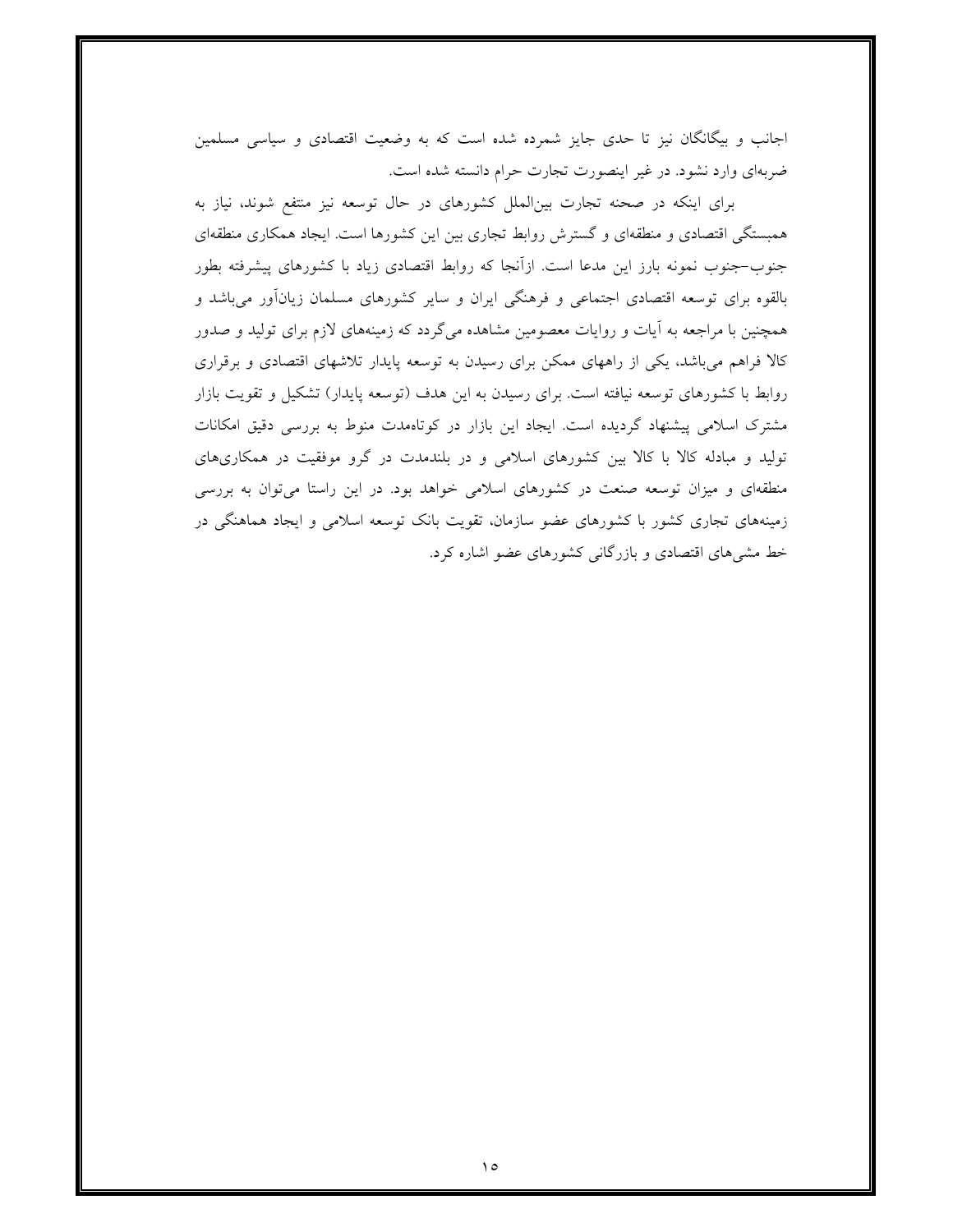منابع و مآخذ ۱. حقیقت، عبدالرفیع، «أغاز روابط ایران با کشورهای اروپایی» مجله اطلاعات سیاسی اقتصادی، سال پنجم، شماره سوم (شماره مسلسل ۴۰)، ص ۲۶–۲۳، دی، ۱۳۶۹. ۲. عیسوی، چارلز، «تاریخ اقتصادی ایران (عصر قاجار، ۱۳۳۲–۱۲۱ ه. ق)» ترجمه دکتر یعقوب آژند، تهران، نشر گستره، ۱۳۶۹ (چاپ دوم) ۳. برای مطالعه بیشتر به منبع زیر مراجعه فرمایید. باری یر، ح، «اقتصاد ایران (۱۳۴۹–۱۲۷۹)» تهران: مرکز تحقیقات تخصصی حسابداری و حسابرسی،  $.1454$ ۴. برای مطالعه بیشتر به منبع زیر مراجعه نمایید. اکبری، محمدرضا، رشد اقتصادی و تجارت خارجی در ایران، مجله اطلاعات سیاسی- اقتصادی، سال هفتم شماره ۷و ۸ (۶۸–۶۷ مسلسل)، فروردین و اردیبهشت ۱۳۷۲. ۵. وسائل، جلد ۱۲ حدیث یک باب ۲۳، ص ۲۴. ۶. برای مطالعه بیشتر به منبع زیر مراجعه فرمایید. بيات، اسداله، نظام اقتصادي اسلام» تهران: مولف، ١٣۶٩. ۷. تسخیری، محمدعلی، «درسهایی از اقتصاد اسلامی» تهران: مرکز چاپ و نشر سازمان تبلیغات اسلامی، ۱۳۶۸. ۸ بنا رضوی، مهدی، «طرح تحلیلی اقتصاد اسلامی» مشهد: بنیاد پژوهشهای اسلامی استان قدس رضوي، ١٣۶٧. ۹. حریری، یوسف، «اسلام و نظام اقتصادی»، تهران: انتشارات امیری، ۱۳۶۲. ۱۰. خوشنویس، جعفر، «خطوط کلی اقتصاد در قرآن و روایات» ترجمه مهدی انصاری، اصفهان: كتابخانه عمومي امام (ع)، ١٣۶۴. ۱۱. دهشور، مسعود و همکاران، «طرح و مبانی اقتصاد در قرآن»، تهران: میهن، ۱۳۶۶. ۱۲. وزارت بازرگانی، «اَداب تجارت و احکام معامله در اسلام» تهران، ۱۳۶۱. ۱۳. جمالزاده، محمدعلی، «گنج شایگان یا اوضاع اقتصادی ایران» برلین: انتشارات اداره کاوه، ۱۳۳۵. ۱۴. نادری، ابوالقاسم، «مزیت نسبی و توسعه صادرات ایران» ماهنامه بررسیهای بازرگانی، سال ششم شمارههای ۶۸و ۶۹ دی و بهمن ۱۳۷۱. ۱۵. موسسه مطالعات و یژوهشهای بازرگانی، «مقررات صادرات و واردات (سال ۱۳۷۵)»، تهران: وزارت بازرگانی، ۱۳۷۵.